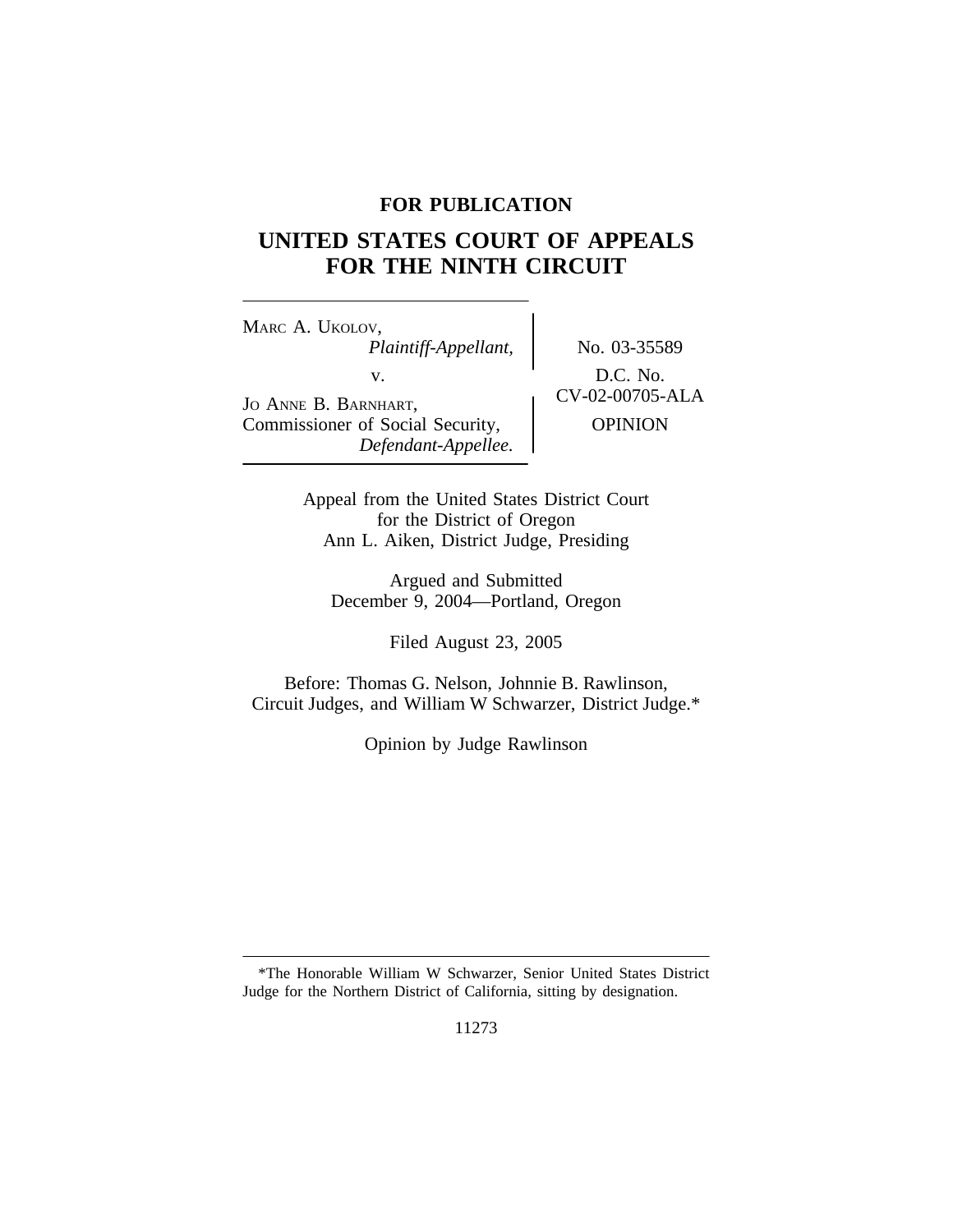#### **COUNSEL**

Amy Van Horn, Portland, Oregon, for the plaintiff-appellant.

Victoria B. Chhagan (briefed) and L. Jamala Edwards (argued), Assistant Regional Counsel, Seattle, Washington, for the defendant-appellee.

#### **OPINION**

RAWLINSON, Circuit Judge:

Marc A. Ukolov appeals the district court's judgment affirming the Commissioner of Social Security Administration's (Commissioner) denial of his applications for disability insurance benefits under Title II of the Social Security Act and supplemental security income under Title XVI of the Social Security Act. Because we conclude that Ukolov failed to establish the existence of a medical impairment, we affirm the denial of the benefits.

## *BACKGROUND*

Ukolov filed applications for disability insurance benefits and supplemental security income (collectively Social Secur-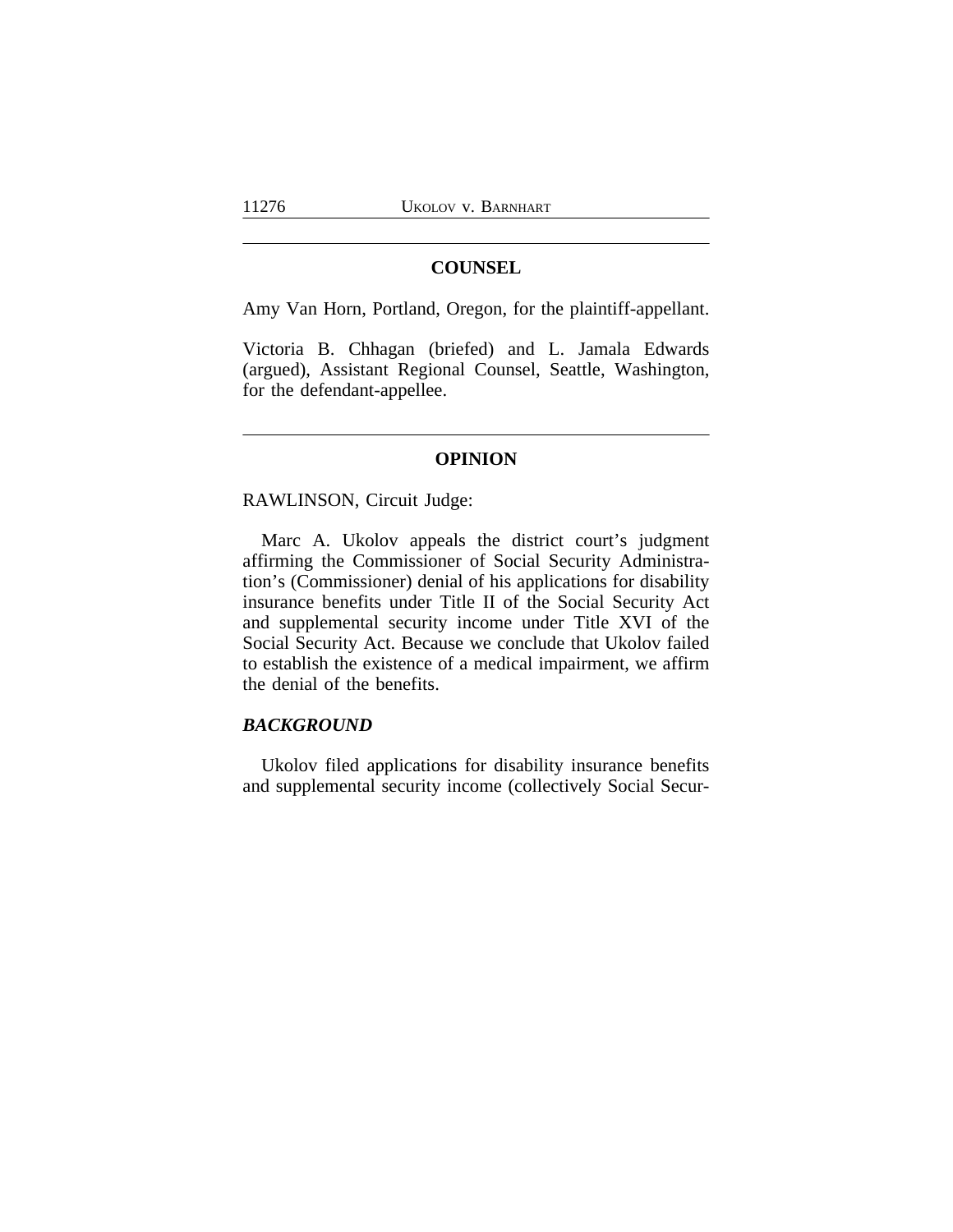|  | UKOLOV V. BARNHART |
|--|--------------------|
|--|--------------------|

ity benefits), asserting inability to work due to muscular dystrophy; fibromyalgia; kidney stones; fatigue; and numbness and cramps in his legs and arms.

The Administrative Law Judge's (ALJ) written decision followed the five-step sequential process for determining disabilities established by the Social Security Administration (SSA). *Schneider v. Comm'r of the Soc. Sec. Admin.*, 223 F.3d 968, 974 (9th Cir. 2000). "If a claimant is found to be 'disabled' or 'not disabled' at any step in the sequence, there is no need to consider subsequent steps." *Id.* (citation omitted). Step two requires that the claimant have one or more "severe impairments that significantly limit [his] physical or mental ability to conduct basic work activities." *Celaya v. Halter,* 332 F.3d 1177, 1180 (9th Cir. 2003). *See also* 20 C.F.R. §§ 404.1520(a)(4)(ii), 416.920(a)(4)(ii). At step two, the ALJ noted that Ukolov's alleged impairments were "[r]estless leg; weak arms; cramps in his hands and feet; balance problems; pain; feelings of worthlessness; suicidal thoughts; depression; headaches; anxiety; pain in the hips, back and neck; hearing loss; tinnitus; glaucoma in the right eye; fibromyalgia; and a poor memory." Ukolov asserted that, among other things, these impairments caused severe limitations in his hands and also frequent falls. In evaluating the severity of these asserted impairments, the ALJ considered the opinions of various treating and examining medical professionals, including Dr. Gajanan Nilaver, a neurologist.

Dr. Nilaver had been Ukolov's physician since March, 2000, and acknowledged that although "[Ukolov] ha[d] undergone a very exhaustive neurological work-up," she had "not been able to establish a definite neurological diagnosis."<sup>1</sup>

**<sup>1</sup>**Dr. Nilaver opined that Ukolov's symptoms were "most suggestive of demyelinating disease, such as multiple sclerosis." However, Ukolov was not diagnosed with multiple sclerosis, and neurological examinations ruled out demyelinating disease.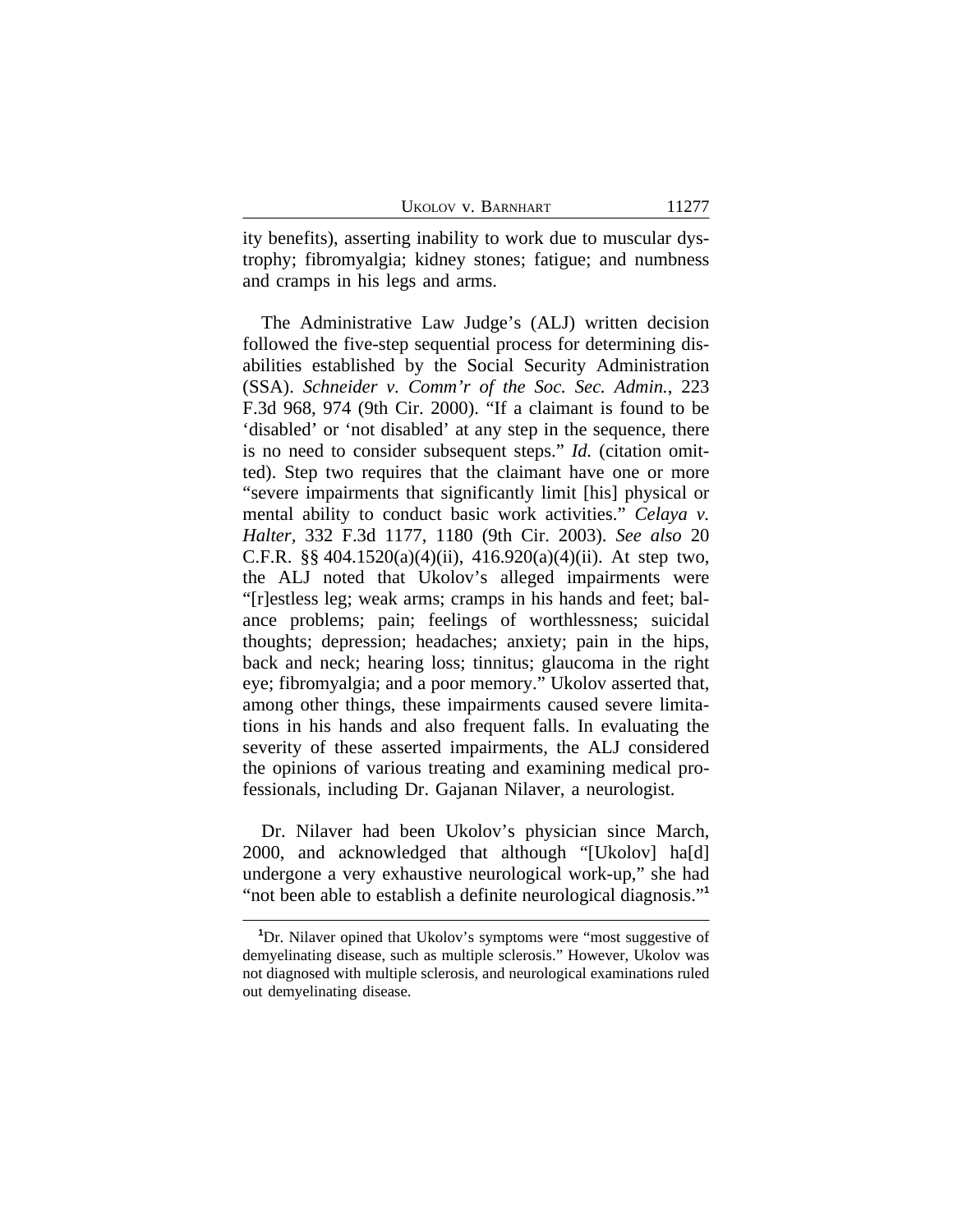The Appeals Council of the SSA denied Ukolov's request for review of the ALJ's decision. Thus, the ALJ's decision became the final decision of the Commissioner. *See Batson v. Commissioner*, 359 F.3d 1190, 1193 n.1 (9th Cir. 2004). Ukolov then sought relief in the district court, which affirmed the ALJ's denial of benefits. Ukolov now appeals the district court's decision on the basis that the ALJ erred by failing to find him disabled based on his tendency to fall down, as reflected in his medical records.

#### *STANDARD OF REVIEW*

11278

"We review de novo the district court's order affirming the Commissioner's denial of benefits." *Moisa v. Barnhart*, 367 F.3d 882, 885 (9th Cir. 2004) (citation omitted). "We may set aside a denial of benefits only if it is not supported by substantial evidence or if it is based on legal error." *Thomas v. Barnhart*, 278 F.3d 947, 954 (9th Cir. 2002) (citation and internal quotation marks omitted). "The claimant carries the initial burden of proving a disability." *Burch v. Barnhart,* 400 F.3d 676, 679 (9th Cir. 2005) (citation omitted). Failure to prove disability justifies a denial of benefits. *See Roberts v. Shalala,* 66 F.3d 179, 182 (9th Cir. 1995).

#### *DISCUSSION*

**[1]** "Although a treating physician's opinion is generally afforded the greatest weight in disability cases, it is not binding on an ALJ with respect to the existence of an impairment or the ultimate determination of disability." *Batson*, 359 F.3d at 1195 (citation omitted).

**[2]** Ukolov asserts that the ALJ erred in not addressing Dr. Nilaver's statement regarding Ukolov's gait and imbalance difficulties. However, Dr. Nilaver's statement was insufficient to establish the existence of any medically determinable impairment that would entitle Ukolov to Social Security benefits.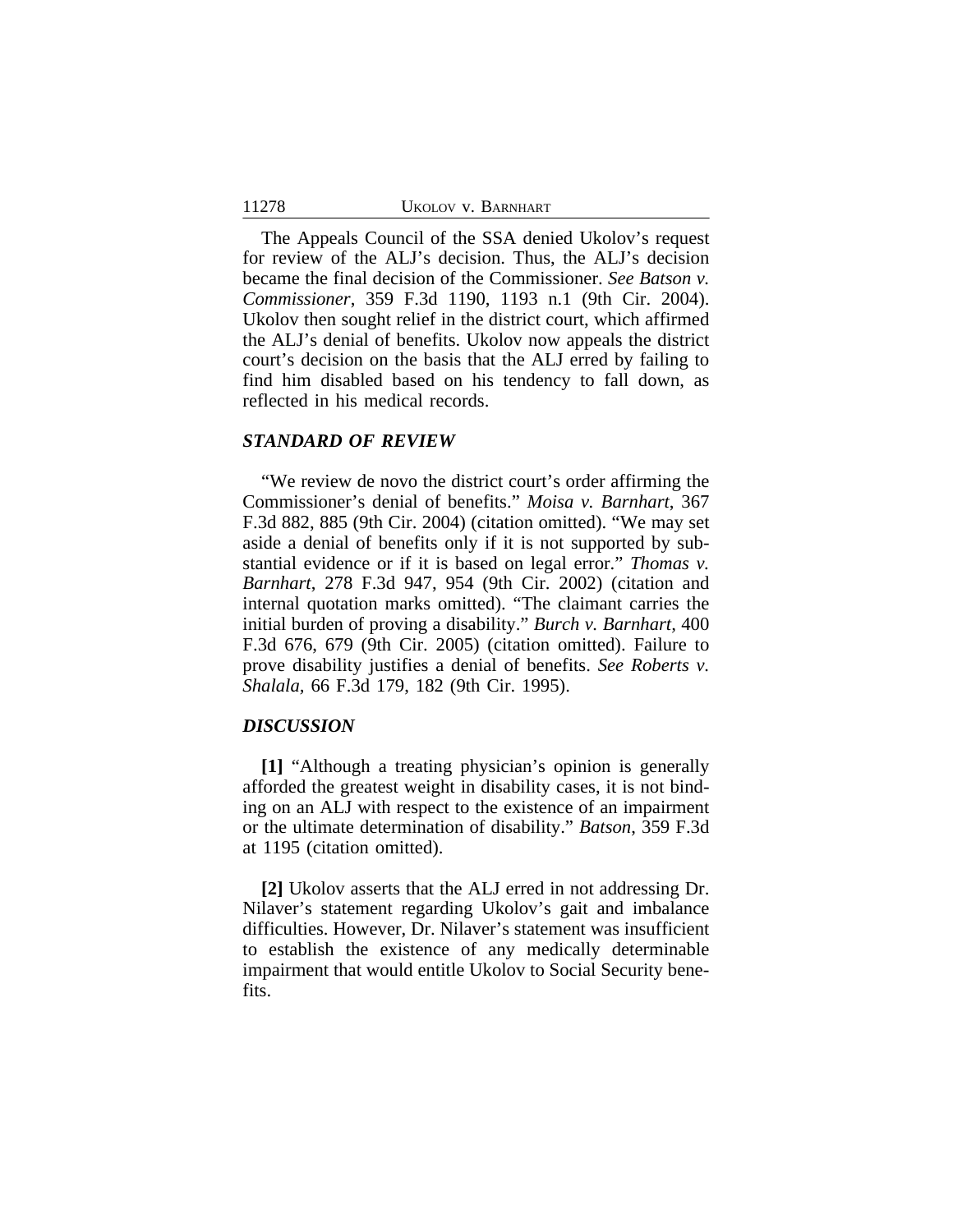11279

**[3]** To qualify for benefits, Ukolov must be disabled. 42 U.S.C. §§ 423(a)(1)(E), 1382(a)(1). The Social Security Act defines "disability" as the "inability to engage in any substantial gainful activity by reason of any *medically determinable physical or mental impairment* which can be expected to result in death or which has lasted or can be expected to last for a continuous period of not less than 12 months." 42 U.S.C. § 423(d)(1)(A) (emphasis added); *see also* 42 U.S.C.  $§ 1382c(a)(3)(A)$ . A "physical or mental impairment" is one that "results from anatomical, physiological, or psychological abnormalities *which are demonstrable by medically acceptable clinical and laboratory diagnostic techniques*." 42 U.S.C. §§ 423(d)(3), 1382c(a)(3)(D) (emphasis added).

**[4]** In Social Security Ruling (SSR) 96-4p, the SSA explained what is needed under SSA regulations to show a medically determinable impairment. SSR 96-4p, 1996 WL 374187 (July 2, 1996).**<sup>2</sup>** The ruling clarified that "[a]lthough the regulations provide that the existence of a medically determinable physical or mental impairment must be established by medical evidence consisting of signs, symptoms, and laboratory findings, the regulations further provide that under no circumstances may the existence of an impairment be established on the basis of symptoms alone." *Id*. at \*1 (footnote omitted); *see also* 20 C.F.R. §§ 404.1508, 416.908. The ruling noted the distinction between symptoms and signs: "symptoms . . . are an individual's own perception or description of the impact of his or her physical or mental impairment(s).  $\dots$ [W]hen any of these manifestations is an anatomical, physiological, or psychological abnormality that can be shown by

<sup>&</sup>lt;sup>2</sup>"SSRs do not have the force of law" but "represent the Commissioner's interpretation of the agency's regulations." *Holohan v. Massanari*, 246 F.3d 1195, 1202 n.1 (9th Cir. 2001). We therefore "give them some deference" as long as they are consistent with the Social Security Act and regulations. *Id*. (citation omitted). SSR 96-4p is consistent with the purpose of Title II and XVI of the Social Security Act to provide financial assistance to those who are disabled. *See Kildare v. Saenz,* 325 F.3d 1078, 1080 (9th Cir. 2003).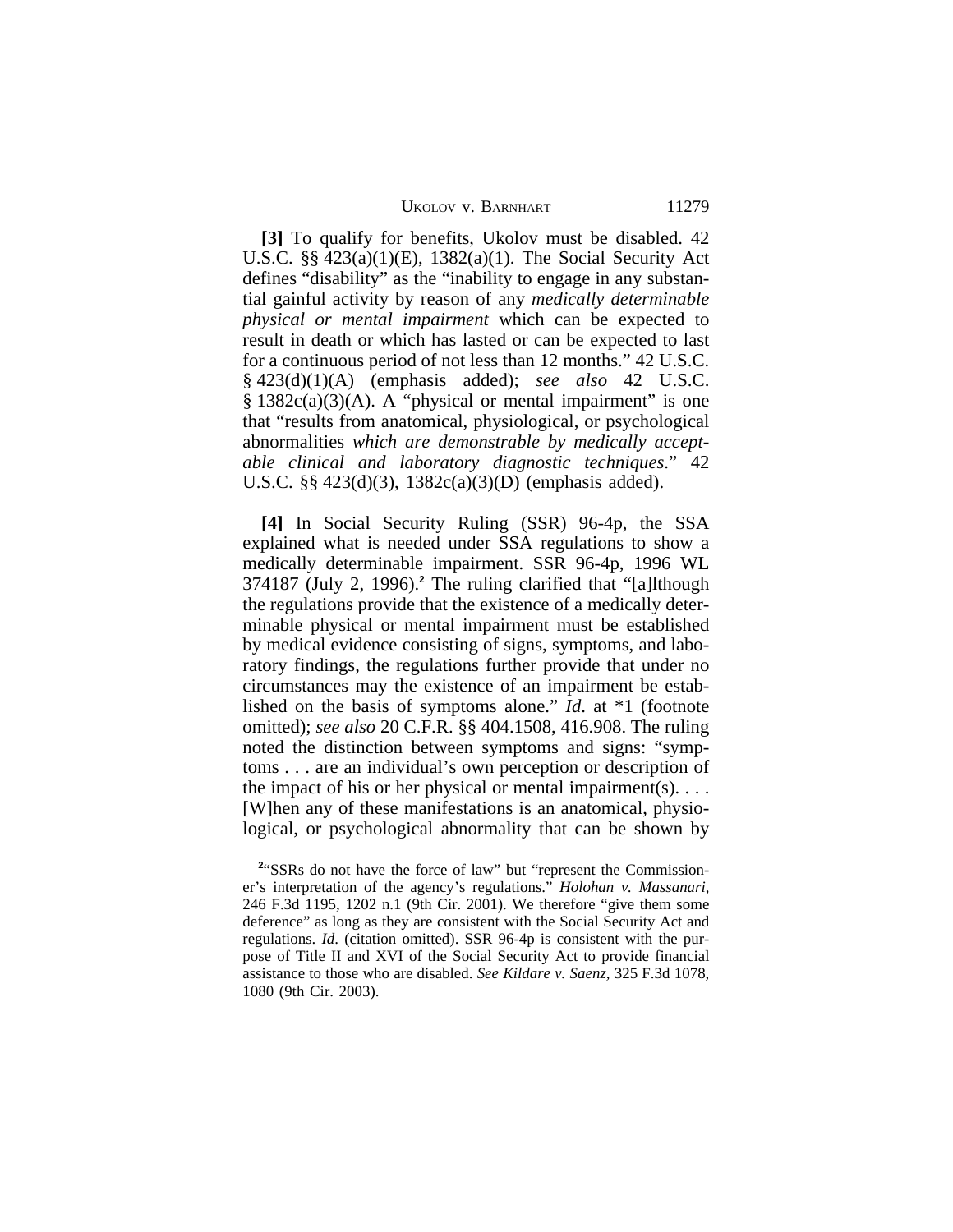medically acceptable clinical diagnostic techniques, it represents a medical 'sign' rather than a 'symptom.' " SSR 96-4p, 1996 WL 374187, at \*1 n.2; *see also* 20 C.F.R. §§ 404.1528(a)-(b), 416.928(a)-(b). The ruling then reemphasized the importance of objective medical evidence to a determination of disability:

[R]egardless of how many symptoms an individual alleges, or how genuine the individual's complaints may appear to be, the existence of a medically determinable physical or mental impairment cannot be established in the absence of objective medical abnormalities; i.e., medical signs and laboratory findings. . . . In claims in which there are no medical signs or laboratory findings to substantiate the existence of a medically determinable physical or mental impairment, the individual must be found not disabled at step 2 of the sequential evaluation process.

SSR 96-4p, 1996 WL 374187, at \*1-2.

**[5]** Under these standards, Ukolov can only establish an impairment if the record includes signs — the results of "medically acceptable clinical diagnostic techniques," such as tests — as well as symptoms, *i.e.*, Ukolov's representations regarding his impairment.

**[6]** Dr. Nilaver's letter, addressed "To Whom It May Concern," fell far short of what is required to establish an impairment. Indeed, it did not even purport to opine as to the existence of an impairment for purposes of obtaining Social Security benefits. Dr. Nilaver's restatement of Ukolov's symptoms regarding his gait and balance difficulties did not even speak to the existence of an impairment. Additionally, Dr. Nilaver's records contain no reference to results from "medically acceptable clinical diagnostic techniques" that would support a finding of impairment. *See* SSR 96-4p, 1996 WL 374187, at  $*1$  n.2. Dr. Nilaver reported Ukolov's subjec-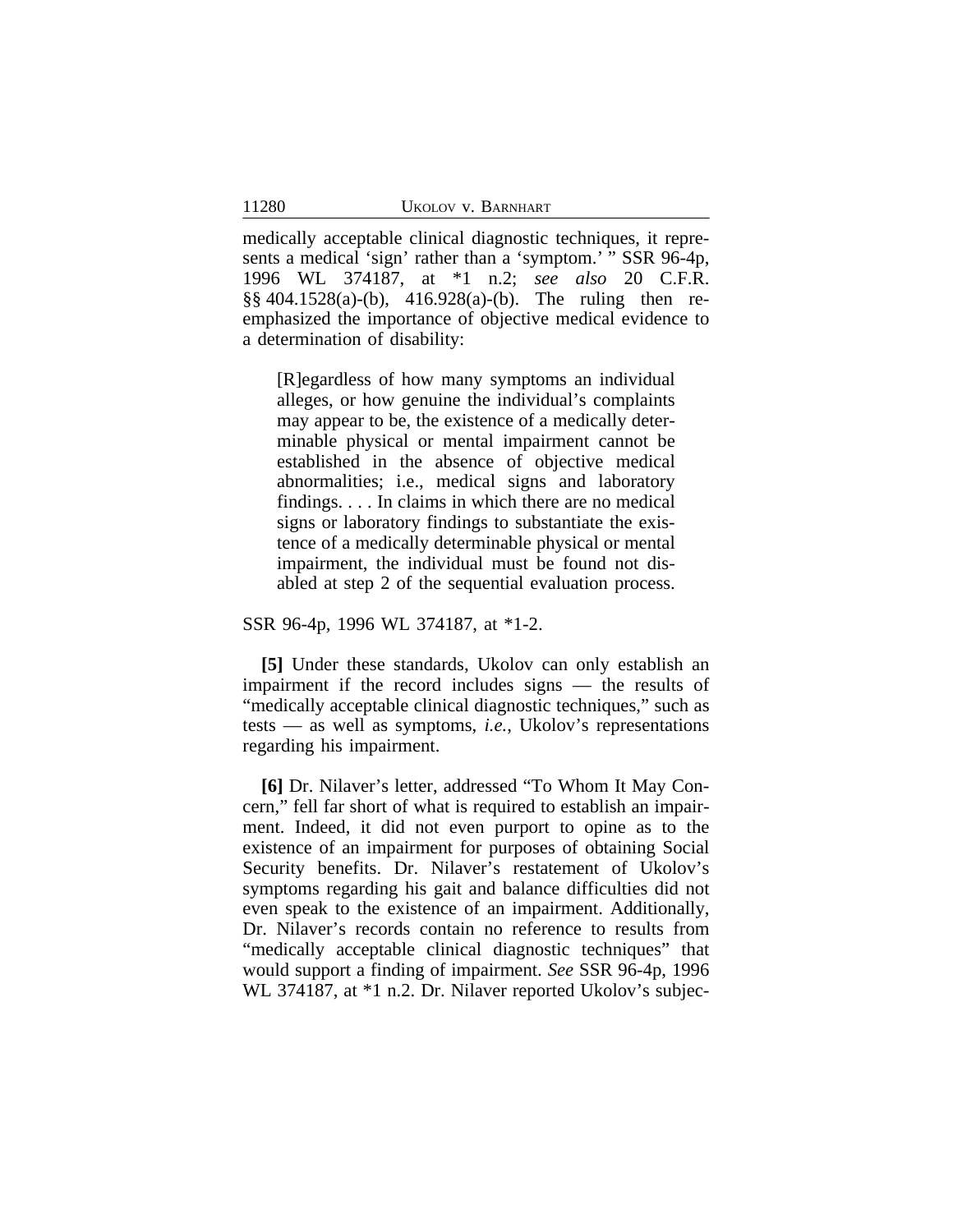tive complaints, including "gait ataxia," **3** balance problems, dizziness, "limitations with regards to sustained ambulation," and "increased tendency to fall." These portions of the records do not support a finding of impairment because they are based solely on Ukolov's own "perception or description" of his problems. *Id.*; 20 C.F.R. §§ 404.1528(a)-(b), 416.928(a)-(b).

Other portions of Dr. Nilaver's records purport to describe as "objective findings" the following: a "casual gait remarkable for a wide-based stance," "difficulty with tandem walk[ ing]," and "a mild high steppage on the right side." However, Dr. Nilaver admitted that no "precise etiologic diagnosis" had been made, and she specifically noted that there was "insufficient evidence to make a diagnosis of multiple sclerosis."

**[7]** Dr. Kimberly Goslin, another neurologist, made similar notations regarding Ukolov, including "weakness in the distal lower extremities" and a positive Romberg test.**<sup>4</sup>** Although these observations are labeled as "objective," and although Romberg results are test results, Dr. Goslin's observations did not include a diagnosis or a finding of impairment.

**[8]** At first blush, it might appear that the positive Romberg test sufficiently bolstered Ukolov's claim of impairment. However, the Romberg test is susceptible to subject manipulation, as the individual can control the extent of his unsteadiness. This eventuality is borne out by the notations of Ukolov's examiners indicating that his unsteadiness was more pronounced when he was aware that he was being observed. Additionally, other Romberg tests administered to Ukolov, including one by Dr. Nilaver, produced negative results.

<sup>&</sup>lt;sup>3</sup>"Ataxia" is "[a]n inability to coordinate muscle activity during voluntary movement." *Stedman's Medical Dictionary* 161 (27th ed. 2000).

<sup>&</sup>lt;sup>4</sup>In a Romberg test, the subject stands "with feet approximated . . . [and] with eyes open and then closed." *Stedman's Medical Dictionary*, at 1640. "[I]f closing the eyes increases the [subject's] unsteadiness, . . . the sign is positive." *Id*.